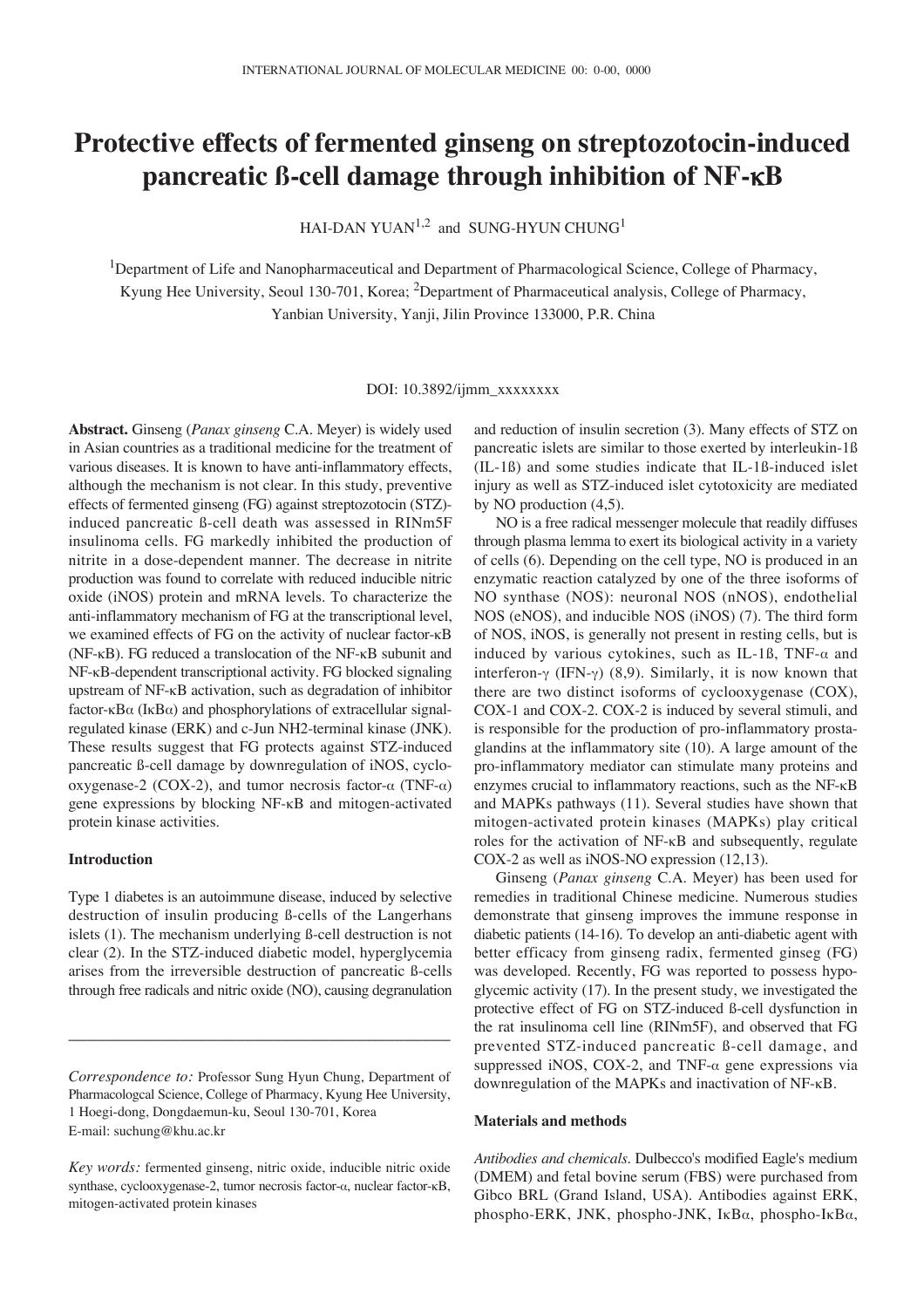NF-κB oligonucleotide probe, iNOS, COX-2, and ß-actin were from Santa Cruz Biotechnology (Santa Cruz, USA). Reverse transcriptase, Taq polymerase and MTS solution were supplied by Promega (Mannheim, Germany). The polyvinylidene difluoride blotting membrane was from Millipore (Massachusetts, USA) and ECL-reagent and protein and RNA extraction kits were from Intron Biotechnology Inc. (Beverly, USA). Other reagents were purchased from Sigma-Aldrich (St. Louis, USA) unless otherwise noted.

*Preparation of FG*. FG extract was obtained from ILHWA Co. Ltd. (Guri, Korea) which prepared the extract with its patented protocol. Briefly, the dried ginseng (1 kg) was extracted from 5 l of ethanol and concentrated with a speedi-vac. Then the dry ginseng extract was incubated with an enzyme solution containing ß-galactosidase (1.5%, Sigma, USA) at 50˚C for 72 h and the chilled solution was adjusted with citric acid to pH 5.6, and finally incubated the solution with cellulose (Sigma, USA) for 48 h at 37˚C until diol ginsenoside peaks disappeared in UPLC chromatogram.

*Analysis of ginsenosides in ginseng extracts*. An Acquity liquid chromatograph (Waters, USA) equipped with gradient pump, autosampler, and diode array detection and an Acquity UPLC BEH C18 reversed-phase column (100x1.0 mm, i.d., 1.7  $\mu$ m) were used. The mobile phase consisted of water (solvent A) and acetonitrile (solvent B). The gradient elution was used as follows: 0-3 min, 5% B; 10 min, 15% B; 12 min, 30% B; 15 min, 35% B; 20 min 60% B. The column temperature was kept constant at 35˚C and the flow rate was 0.5 ml/min.

*Cell culture*. Cells were purchased from the American Type Culture Collection. Rat islet insulinoma cell line was cultured in RPMI medium 1640 (Gibco BRL) containing 10% FBS, 2 mM L-glutamine, 100 U/ml penicillin/streptomycin, and 2.5  $\mu$ g/ml of amphotericin B in a humidified atmosphere containing  $5\%$  CO<sub>2</sub> at 37°C.

*MTS cell proliferation assay*. The cell viability was detected by MTS (3-(4, 5-dimethylthiazol-2-yl)-5-(3-carboxymethoxyphenyl)-2H-tetrazolium) assay in which cells were incubated with MTS solution and absorbance was recorded at 490 nm. In the MTS assay, absorption is directly proportional to the number of viable cells. RINm5F cells seeded on 96-well plates at 1x105 cells/well were incubated and treated with indicated concentrations of FG for 24 h. MTS reagent was then added and cells were incubated at 37˚C for 1 h. At the end of the incubation period, absorbance was recorded at 490 nm (Multiskan Ascent, Thermo Labsystems, Finland).

*Nitrite measurement*. Nitrite accumulation, an indicator of NO synthesis, was measured in the culture medium by Griess reagent. Briefly, 100  $\mu$ l of culture medium was mixed with 100 μl of Griess reagent [equal volumes of 1% (w/v) naphtylethylenediamine-HCl] and incubated at room temperature for 10 min. The absorbance at 550 nm was then measured using a microplate reader. Fresh culture medium was used as a blank in all experiments. The amount of nitrite in the test samples was calculated from a sodium nitrite standard curve.

*Western blot analysis*. RINm5F cells (1x106 cells/dish) were pretreated with various concentrations of FG (30, 60, 90  $\mu$ g/ml) for 3 h, and then treated with STZ (10 mM) for 24 h. After 24 h, cells were harvested, and total protein extracts were prepared using a protein extraction kit and insoluble protein was removed by centrifugation at 13,000 rpm for 15 min. Supernatant was collected from the lysates and protein concentrations were determined using a Bio-Rad protein assay reagent according to the manufacturer's instruction. For Western blotting, 40  $\mu$ g of protein was separated by 8% SDS-polyacrylamide gel electrophoresis (SDS-PAGE) and transferred to polyvinylidene difluoride membranes in a transfer buffer consisting of 20 mM Tris-HCl, 154 mM glycine, and 20% methanol. The membranes were blocked with 5% skim milk in Tris-buffered saline with 0.1% Tween-20 (TTBS) and incubated with specific antibodies and revealed with horseradish-peroxidase-conjugated secondary antibodies. Protein bands were detected using an enhanced chemiluminescence Western blotting detection kit (Amersham) and then exposed to X-ray film.

*RNA extraction and RT-PCR*. Total RNA was isolated using an Easy-Blue total RNA extraction kit according to the manufacturer's instruction. Single-strand cDNA synthesis was performed as described previously (18), using 5  $\mu$ g of RNA, oligo-dT primers and reverse transcriptase in a total volume of 50  $\mu$ l. PCR reactions were performed in a total volume of 20  $\mu$ l comprising 2  $\mu$ l of cDNA product, 0.2 mM of each dNTP, 20 pmol of each primer and 1 unit of Taq polymerase. Oligonucleotide primer sequences used in PCR amplification were as follows, iNOS sense 5'-ATGGCTTGC CCCTGGAAFT-3', anti-sense 5'-GTACTTGGGATGCTCC ATGGTCA-3'; COX-2 sense 5'-ATGCTCTTCCGAGCTGT GCT-3', anti-sense 5'-TTACAGCTCAGTTGAACGCCT TTT-3'; TNF- $\alpha$  sense 5'-TACAGGCTTGTCACTCGAATT-3'; anti-sense 5'-ATGAGCACAGAAAGCATGATC-3'; CPN sense 5'-ATGGTCAACCCACCGTG-3', anti-sense 5'-TTAG AGTTGTCCACAGTTCGGAGA-3'. For iNOS, COX-2 and CPN, PCR was performed at 95˚C for 5 min, 95˚C for 30 sec, followed by 57˚C for 30 sec, and 72˚C for 30 sec, and amplified for 30 cycles. The RT-PCR products were electrophoresed on 1% agarose gels and visualized by 0.5  $\mu$ g/ml ethidium bromide staining and scanning densitometry was performed with I-MAX Gel Image analysis system (Core-Bio, Seoul, Korea). CPN was amplified as a control gene.

*Electrophoretic mobility shift assay (EMSA)*. RINm5F cells  $(1x10<sup>6</sup>$  cells/dish) were pretreated with various concentrations of FG (30, 60, 90  $\mu$ g/ml) for 3 h, and then 10 mM STZ was added to the culture media and after 4 h, cells were harvested, and nuclear extract was prepared in nuclear extraction kit (Fermentas, Burlington, Canada). IKB $\alpha$  and p-IKB $\alpha$  in the cytoplasmic fractions were analyzed via Western blotting. Nuclear extract (10  $\mu$ g) was mixed with the double-stranded NF-κB oligonucleotide 5'-AGTTGAGGGGACTTTCC CAGGC-'3 end-labeled by  $[\gamma$ -<sup>32</sup>P]-dATP (underlying indicates a κB consensus sequence or a binding site for NF-κB/cRel homodimeric and heterodimeric complex). The binding reactions were performed at  $37^{\circ}$ C for 30 min in 30  $\mu$ l of reaction buffer containing 10 mM Tris-HCl, pH 7.5, 100 mM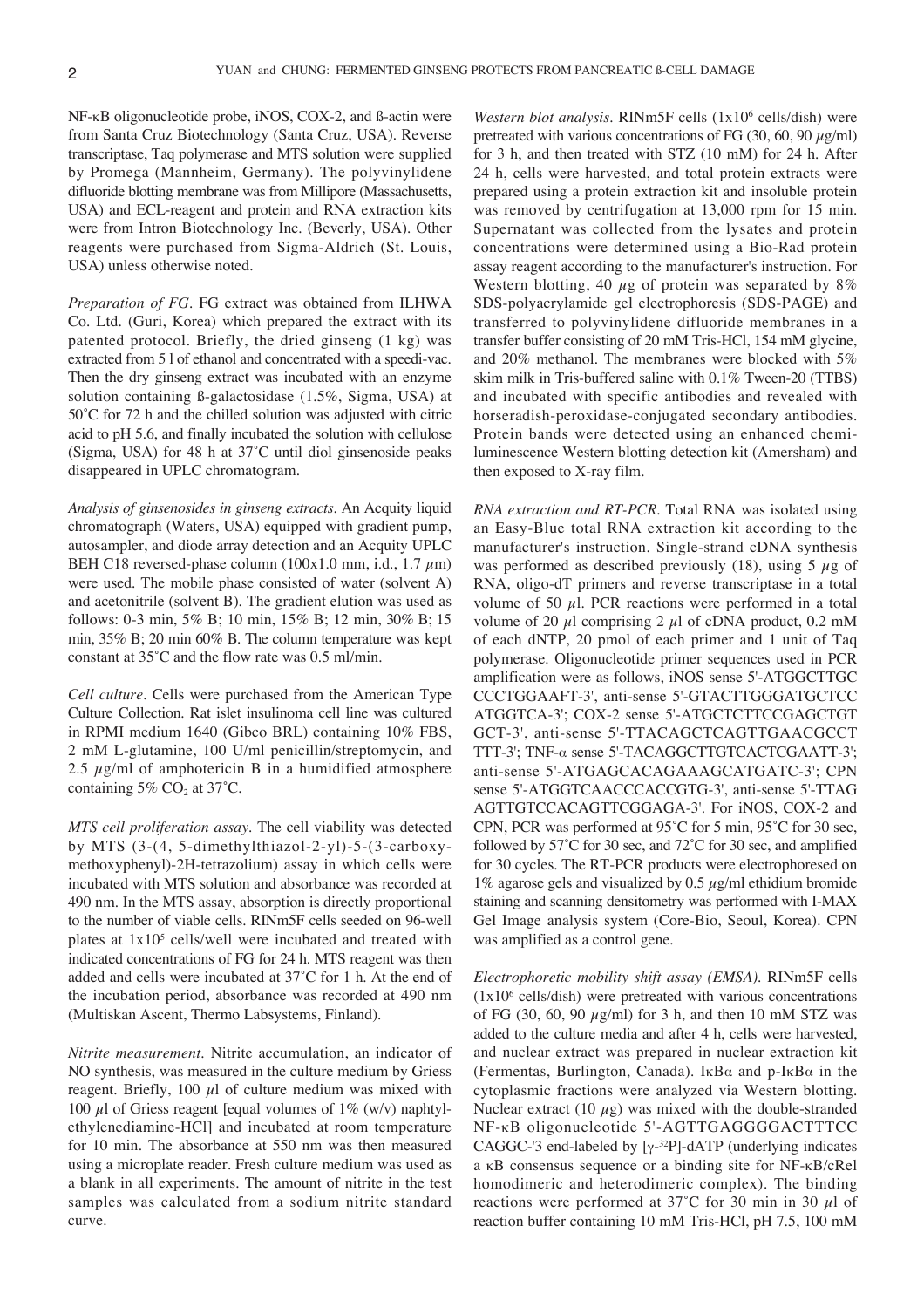

Figure 1. (A) UPLC profiles of ginseng radix and (B) fermented ginseng. 1, Rg1; 2, Rb1; 3, Rc; 4, Rb2; 5, Rd; 6, compound K.

NaCl, 1 mM EDTA,  $4\%$  glycerol, 1  $\mu$ g of poly (dI-dC) and 1 mM DTT. The specificity of binding was examined by competition with the 80-fold unlabeled oligonucleotide. DNA/nuclear protein complexes were separated from the unbound DNA probe on native 5% polyacrylamide gels at 100 V in 0.5x TBE buffer. The gels were vacuum dried for 1 h at 80˚C and exposed to X-ray film at -70˚C for 24 h.

*Statistical analysis*. Data are expressed as mean values ±SD and comparisons of data were done by unpaired Student's t test. Mean values were considered significantly different when p<0.05.

# **Results**

*UPLC analysis*. UPLC chromatograms of untreated and ß-galactosidase treated ginseng radix extracts are shown in Fig. 1. The saponin peaks in untreated ginseng radix, ginsenoside Rb1, Rc, Rb2 and Rd were decreased during the enzyme treatment. After 72 h of ß-galactosidase treatment, these four ginsenosides were difficult to identify in the chromatogram (Fig. 1B). On the other hand, compound K (peak 6) appeared during the enzyme process.

*FG has no effect on the viability of RINm5F cells*. To investigate whether FG affects the viability of RINm5F cells, a colorimetric proliferation assay was performed. FG did not affect cell viability at concentrations employed in this study (data not shown).

*Effect of FG on cell proliferation*. The potential protective effects of FG on cell survival in STZ-treated cells were evaluated. RINm5F cells were cultured to near confluence, then cells



Figure 2. Prevention of STZ-induced cell death by FG. RINm5F cells  $(1x10<sup>5</sup>)$  were pretreated with the indicated concentrations of FG or L-NANE (1 mM) for 3 h, and STZ (10 mM) were added for 24 h. The percentages of viable cells after treatment were determined by MTS assay. Each value is expressed as the mean  $\pm$ SE of three independent experiments. \*\*p<0.01 vs. control; #p<0.05, ##p<0.01 vs STZ.

were treated with FG (30, 60, 90  $\mu$ g/ml) for 3 h, prior to the addition of STZ (10 mM). After 24 h, cell proliferation was determined by MTS assay. As shown in Fig. 2, STZ caused a significant reduction in cell viability to  $64\pm1\%$  when compared to control. FG restored the viability of STZ-treated RINm5F cells in a dose-dependent manner.

*Effects of FG on nitrite production and iNOS expression*. To assess the effect of FG on STZ-induced nitrite production in RINm5F cells, the cells were treated with STZ (10 mM) for 24 h in the absence or presence of FG  $(30, 60, 90 \mu g/ml)$ . The amount of nitrite, a stable metabolite of NO, was determined as an indicator of NO production in the culture medium. STZ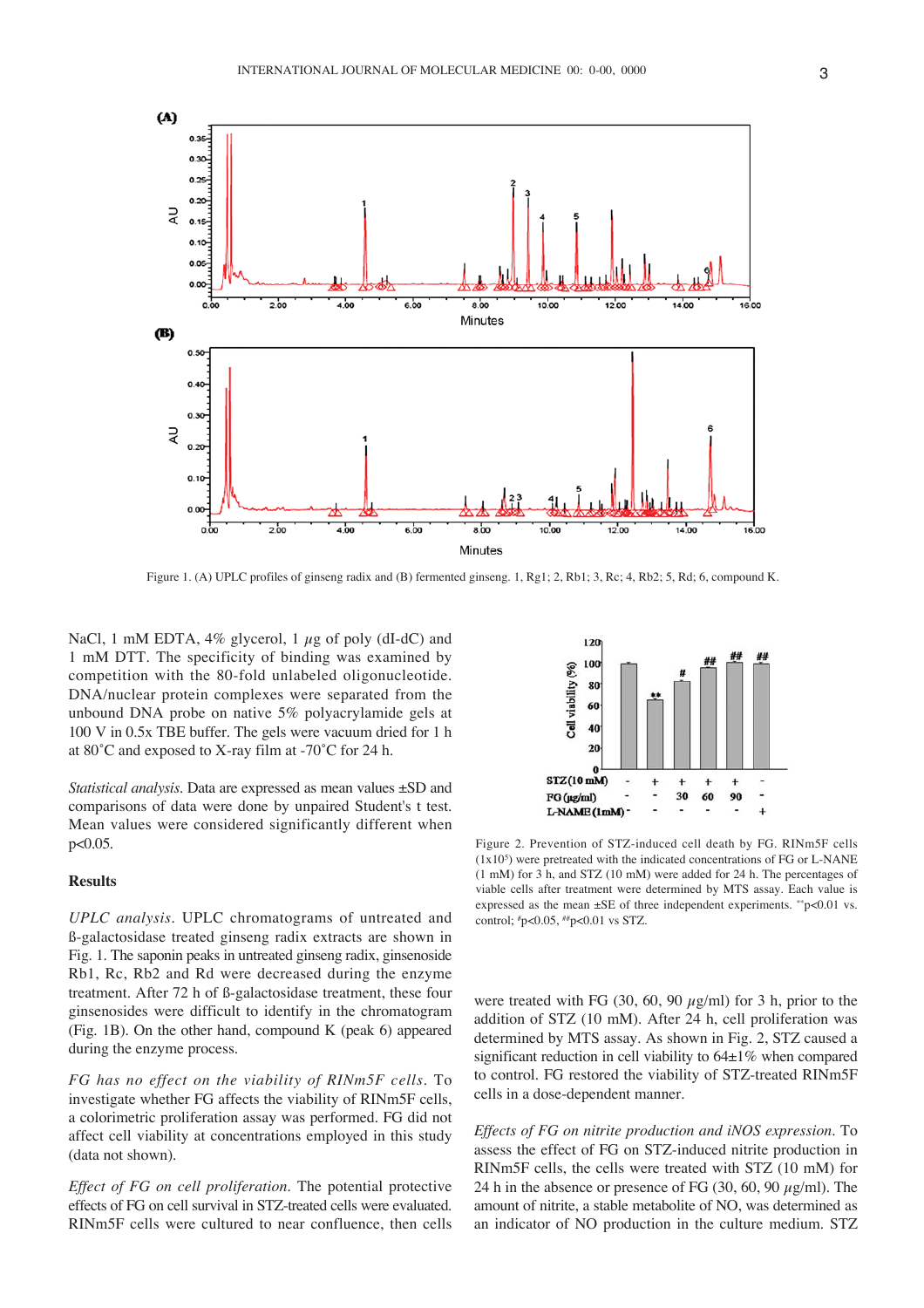

Figure 3. Effect of FG on STZ-induced NO production and iNOS expression in RINm5F cells. (A) RINm5F cells (5x105) were pretreated with the indicated concentrations of FG or L-NAME (1 mM) for 3 h, and STZ (10 mM) were added. After 24 h incubation, nitrite concentration was measured in the cell-free supernatants. (B) RINm5F cells (1x10<sup>6</sup>) were cultured in 6-well plates and pretreated with the indicated concentrations of FG or L-NAME (1 mM) for 3 h, after which STZ were added. Following 24 h incubation, iNOS protein and mRNA expression were analyzed by Western blotting and RT-PCR. Nitrite production results of triplicate samples were expressed as mean  $\pm$ SE. \*\*p<0.01 vs. control; \*p<0.05, \*\*p<0.01 vs STZ.

induced significant NO production compared to the naive control. The addition of 1 mM N[omega]-nitro-L-arginine methylester (L-NAME), an iNOS inhibitor, completely prevented the production of NO (Fig. 3) and STZ-mediated cytotoxicity as expected (Fig. 2). Pretreatment with FG was found to significantly inhibit STZ-induced nitrite production in a dose-dependent manner (Fig. 3A). Cells treated with STZ markedly increased iNOS protein and mRNA expression, whereas cells treated with FG showed suppressed expression of iNOS in both protein and mRNA levels in a dose-dependent manner (Fig. 3B).

*Effects of FG on COX-2 and TNF-· expression*. Inhibition of COX-2 was shown to preserve ß-cell function and increase basal insulin secretion. To evaluate the effect of FG on STZinduced expression of COX-2 genes in RINm5F cells, expressions of COX-2 protein and mRNA level were monitored by Western blot analysis and RT-PCR, respectively. As shown in Fig. 4, COX-2 protein and mRNA expressions were markedly increased in cells treated with STZ, whereas cells pretreated with FG showed suppressed expressions of the protein and mRNA level of COX-2. To further assess the potential protective effect of FG, TNF- $\alpha$  expression was also examined by RT-PCR. As shown in Fig. 4B, FG treatment inhibited TNF- $\alpha$  mRNA expression in a dose-dependent manner.

*Effect of FG on NF-*κ*B activation*. NF-κB is an important transcription factor that, together with its inhibitor (IκB), participates in the activation of genes involved in immune responses (19). In order to elucidate the mechanism of FG, EMSA was performed to examine its effect on STZ-induced NF-κB activation. Treatment of RINm5F cells with STZ was found to increase NF-κB DNA binding, and pretreating cells with FG, reduced NF-κB DNA binding in a dose-dependent manner (Fig. 5A). NF-κB activation usually occurs after degradation of I<sub>K</sub>B $\alpha$  (20). To determine whether this I<sub>K</sub>B $\alpha$ degradation was related to  $I_{\kappa}B_{\alpha}$  phosphorylation, we examined the effect of FG on STZ-induced p-I $\kappa$ B $\alpha$  by Western blot analysis. The result showed that FG also reduced STZ-induced IκB $α$  phosphorylation in a dose-dependent manner (Fig. 5B).



Figure 4. Effect of FG on STZ-induced COX-2 and TNF- $\alpha$  expression in RINm5F cells. RINm5F cells  $(1x10<sup>6</sup>)$  were cultured in 6-well plates and pretreated with the indicated concentrations of FG for 3 h, and STZ (10 mM) were added. After 24 h incubation, COX-2 and TNF- $\alpha$  expression were measured by (A) Western blotting and (B) RT-PCR.

*Effects of FG on ERK1/2 and JNK phosphorylation*. To investigate whether the inhibition of NF-κB activation and NO production by FG is mediated through the MAPK pathway, we examined the effect of FG on STZ-induced phosphorylation of ERK1/2 and JNK by using Western blot analysis. Cells were pretreated with FG for 3 h and then treated with 10 mM STZ for 4 h. As shown in Fig. 6, STZ-stimulated RINm5F cells had marked strong increases in the levels of phosphorylated ERK1/2 and JNK. However, pretreatment with FG significantly suppressed STZ-induced phosphorylations of ERK1/2 and JNK (Fig. 5).

#### **Discussion**

Medicinal plants have long been used for therapeutic purposes, and many of the currently available drugs are directly or indirectly derived from plants. Ginseng is a well known medical plant used in traditional oriental medicine for several thousand years. The pharmacological properties of ginseng are mainly attributed to ginsenosides, which are the active components found in the extracts of different species of ginseng. To develop an anti-diabetic agent with better efficacy from ginseng radix,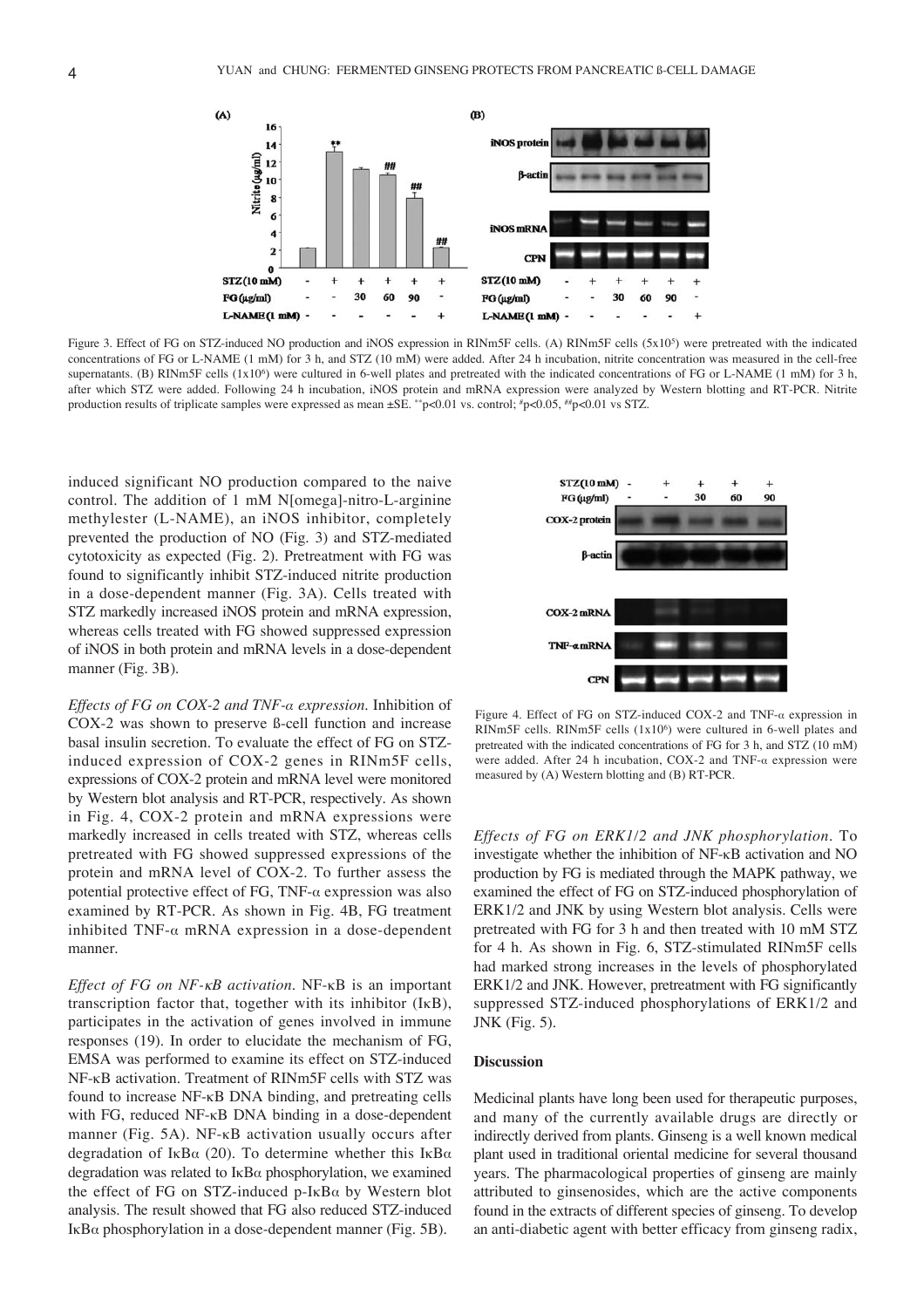

Figure 5. Effect of FG on the STZ-induced translocation of NF-κB from cytosol to the nucleus and  $I_{\kappa}B_{\alpha}$  degradation. RINm5F cells (1x10<sup>6</sup>) were cultured in 6-well plates and pretreated with the indicated concentrations of FG for 3 h, and STZ (10 mM) were added. After 4 h incubation, NF-κB translocation was analyzed by the electrophoretic mobility shift assay. Protein levels of p-IκB $α$ , IκB $α$  in the cytosolic extract were determined by Western blotting.

ginseng ethanol extract was treated with ß-glucosidase to enrich compound K (Fig. 1). Recently, ginsenosides, Rb1, Rg1, Rg3, Rh2, Re, compound K have been widely documented in many studies and shown to have anti-oxidative, anti-inflammatory and anti-proliferative effects (21,22). However, the active component responsible for anti-inflammatory activity in the pancreatic ß-cell has yet to be identified.

In the present study, we demonstrated that FG has a protective effect against STZ-induced ß-cell death in RINm5F cells. Whereas STZ induced nitrite generation in pancreas ß-cells, was attenuated by FG. Much evidence supports the hypothesis that high-output NO by iNOS provokes deleterious consequences in inflammatory diseases (3-5,23). The ability of FG to attenuate STZ-induced ß-cell damage was demonstrated by modulating the activity of immune response.

NO is a short-lived and highly reactive radical (24). Besides its direct toxicity, NO reacts with superoxide to form peroxynitrite, which has much stronger oxidant activity and mediates ß-cell destruction in type 1 diabetes (25). Many studies documented that the iNOS inhibitor L-NAME attenuates cytokine-induced ß-cell dysfunction and islet degeneration (24-26). In our experiment, L-NAME prevented STZ-induced NO production and ß-cell dysfunction. Pretreatment with FG was found to significantly inhibit STZ-induced NO production in a dose-dependent manner (Fig. 3A). This result suggests that the protective effect of FG against STZ-induced ß-cell damage is due to the inhibition of nitrite production.



Figure 6. Effect of FG on STZ-induced phosphorylations of MAPKs in Rinm5F cells. RINm5F cells (1x106) were cultured in 6-well plates and pretreated with the indicated concentrations of FG for 3 h, and STZ (10 mM) were added. After 4 h incubation, the whole cell lysates were analyzed by immunoblot analysis using various antibodies against the activated MAPKs.

NO is regulated mainly by the transcriptional factor NF-κB (26). NF-κB regulates the expressions of multiple proinflammatory genes that contribute to ß-cell destruction such as iNOS, COX-2 and TNF- $\alpha$  (27,28). Therefore, we examined the DNA-binding activity of p65 to confirm the inhibition of the expressions of iNOS, COX-2 and TNF- $\alpha$  (Figs. 3B and 4). Our results suggested that DNA binding activity of p65 is inhibited in a dose-dependent manner by FG (Fig. 5A). In unstimulated cells, NF-κB is located in the cytosol as an inactive complex bound to IκB; this complex is phosphorylated, subsequently degraded and then dissociates to activate NF-κB (29). In this study, our results demonstrate that FG prevented STZ-induced degradation and resynthesis of  $I \kappa B\alpha$  protein (Fig. 5B). Therefore, these results suggest that FG inhibits STZ-induced expressions of iNOS, COX-2 and TNF- $\alpha$  and thus inhibit NO production through inactivation of NF-κB by reducing  $I \kappa B\alpha$  phosphorylation and degradation.

One of the most extensively investigated intracellular signaling cascades involved in pro-inflammatory responses is the MAPK pathway. The MAPK pathway is important for the activation of NF-κB (11-13). To further investigate the molecular mechanism underlying NF-κB inactivation and NO inhibition by FG, the protective effects of FG on STZ-induced phosphorylation of ERK1/2 and JNK were examined by Western blot analysis. The data demonstrated that FG significantly inhibited the phosphorylation of ERK1/2 and JNK (Fig. 6). This result suggests that the mechanism by which pretreatment with FG inhibits STZ-induced NF-κB activation is due to the downregulation of the phosphorylation of ERK1/2 and JNK.

In summary, our results suggest that FG prevented STZinduced pancreas ß-cell damage and inhibited NO production in STZ-induced RINm5F through suppression of iNOS, COX-2 and TNF- $\alpha$  expression via downregulation of the MAPK signal pathway and inactivation of NF-κB. These data indicate that FG has a beneficial effect when used to prevent the progress of type 1 diabetes.

#### **Acknowledgements**

This work was supported by a grant from the Kyung Hee University post-doctoral fellowship in 2009.